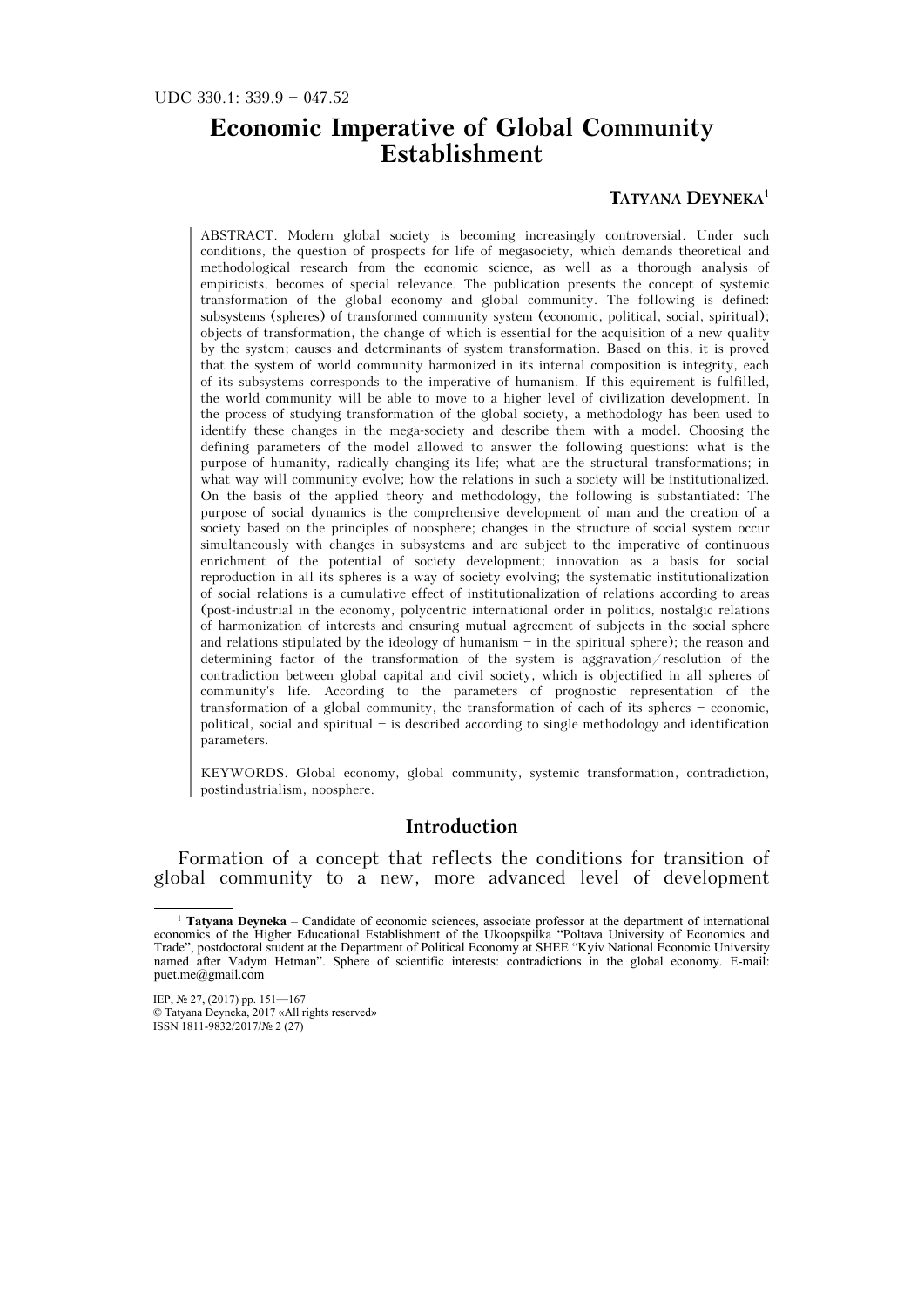requires taking into account the peculiarities of our time, which are connected with the transition of mankind from late industrialism to post-industrialism, the period of development of a fundamentally different type of economy/society, the content of which determines the progress of knowledge, innovation, development of non-material production. A comprehensive study of economics, politics, culture, spiritual and social spheres is essential for defining the bases of political and economic concept of ensuring the highest level of development of world community. The leading point in this is the dialectic of interdependence of the global economy and global community, revealed through the discovery of internal contradictions inherent in the processes of formation, functioning and development of these systems.

Noting the extremely high relevance of scientific analysis of problems relating to the current stage of development of the global economy and community, it is necessary to distinguish the contribution of domestic scientists and wide range of issues researched by them: changes in the configuration of geopolitical map of the world and the problem associated with it  $(\tilde{V}$ . Heyets<sup>2</sup>), formation of a paradigm of global economic development (A. Galchynskyi<sup>3</sup>), the transformation of value orientations for the development of a modern economy (Yu. Zaytsev<sup>4</sup>), trends, asymmetries, regulation in the context of global economic development (A. Filipenko, D. Lukyanenko, A. Poruchnyk, A. Kolot, Ya. Stolyarchuk<sup>5</sup>), problems of global institutionalization of socioeconomic development (T. Tsygankova<sup>6</sup>), tactics of evolutionism in the modern economic development of the world (B. Danylyshyn<sup>7</sup>), system determinants of modern gravitational processes in the geoeconomic space  $(Z. Lutsyshyn, N. Kravchuk<sup>8</sup>)$ , the essence and origin of global transformations of human society (P. Kutsyk, O. Kovtun, G. Bashnyanyn<sup>9</sup>) et al.

 <sup>2</sup> Heyets, V. "Configuration of the geopolitical map of the world and its problem." *Economy of Ukraine*, no. 1 (2011): 4-15. [In Ukrainian]<br><sup>3</sup> Galchynskii, A. S. "Economic Development: Methodology of Updated Paradigm." *Economy of Ukraine*, no. 5

 $(606)$  (2012): 4-17. [In Ukrainian]

Zaitsev, Yu. K. "The Transformation of Values Orientations for Development of the Contemporary Economy: Forms of Manifestations, Problems and Prospects." *Economic Theory and Law*, no. 3 (26) (2016): 11-26. [In Ukrainian]

Lukyanenko, D., V. Kolesov, A. Kolot, and Ya. Stolyarchuk. *Global Economic Development: Trends, Asymmetries, Regulation*, edited by D. Lukyanenko, A. Poruchnyk, V. Kolesov. Kyiv: KNEU, 2013. [In Russian] 6 Tsygankova, T., and G. Solodkovska. "Modern Coalition and WTO Group in the Formation of Global Trade

Policy." *International Economic Policy*, no. 1-2 (12-13) (2010): 22-40. [In Ukrainian]<br><sup>7</sup> Danylyshyn, B. "Tactics of evolutionism in the modern world economic development (in the aspect of the

third and fourth industrial revolutions)." *Economy of Ukraine*, no. 8 (657) (2016): 44-61. [In Ukrainian] <sup>8</sup> Lutsyshyn, Z., and N. Kravchuk. "System Determinants of Modern Gravitational Processes in Geo-Economic

Space." *International Economic Policy*, no. 2 (2015): 29-49. [In Ukrainian] 9

<sup>&</sup>lt;sup>9</sup> Kutsyk, P.O., Kovtun, O.I., and G.I. Bashnyanin. *Global Economy: Establishment, Functioning, Regulation and Development Principles*. Lviv: LKA, 2015. [In Ukrainian]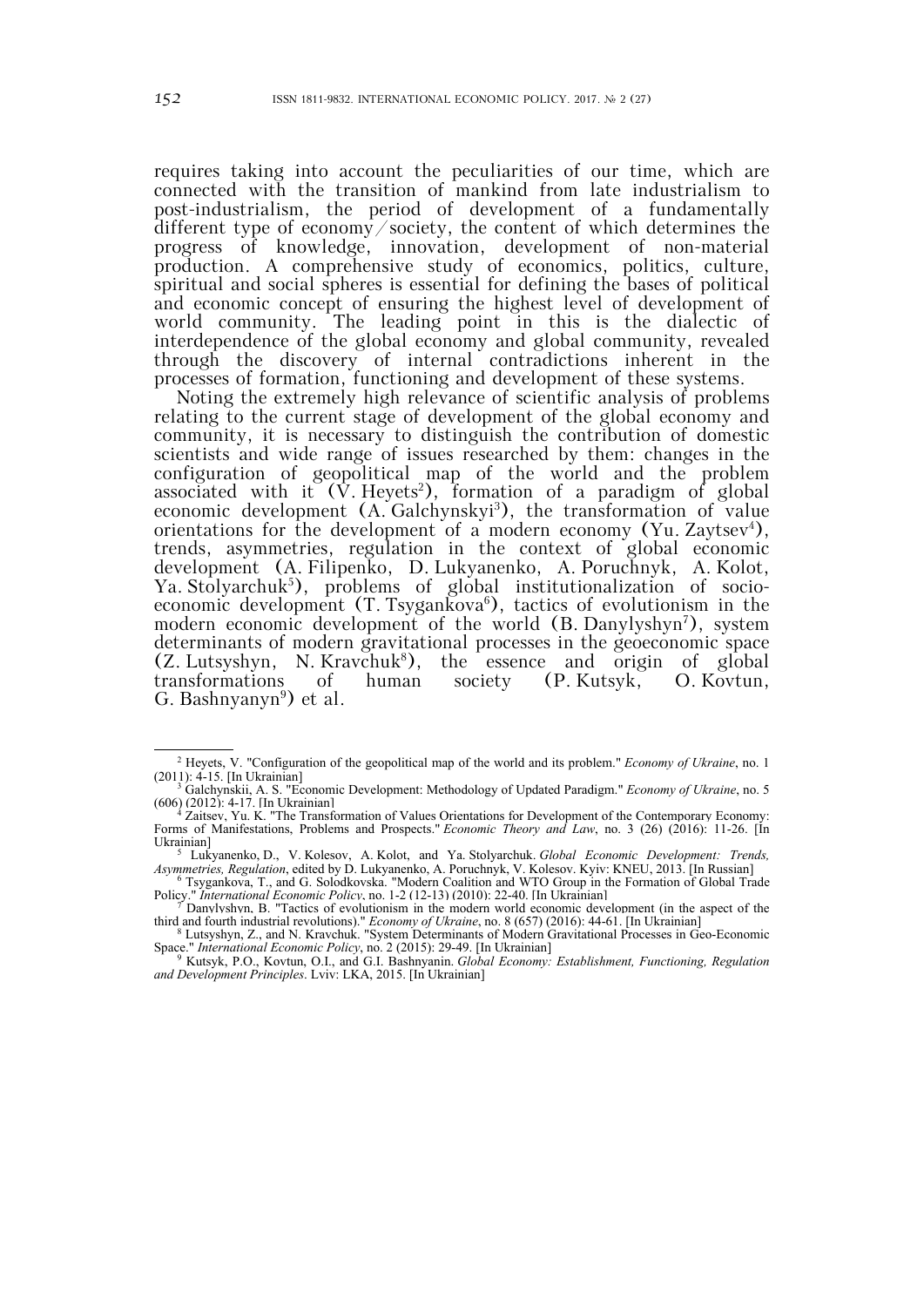At the same time, it should be noted that, as if the research literature about the future of megasociety, was not widely presented in the scientific literature, they would still not be able to completely exhaust the mentioned problem. Civilization development was, is and will remain one of the most significant topics for science and practice. Society will never lose sight of the scenarios in which human life can develop, and will always seek ways to resolve contradictions, reduce risks, mitigate conflicts, and avoid disasters. The purpose of this publication is to identify at the level of concept of the predictive view of transformation of global society, including each of its spheres, using a single methodology and parameters for identifying changes.

# **Key Conceptual Foundations for Qualitative Transformation of the Global Community**

Our ideas about the future of global community are based on the principle of humanism. Such an understanding of the prospects for development of the global economy and global community is fully in line with the noosphere treatment of a new, more advanced type of socio-economic relations. The noosphere is such a state of social existence, the decisive phenomenon of which is the scientific thought; on its basis a new planetary worldview of society, a way of thinking and spirituality of individuals are formed, and the development of global socio-economic system is directed solely according to the interests of human development. A society in which humanistic values have been established becomes a solid basis for the development of economy on the ground of post-industrialism. By creating the basis of a new mode of production within the framework of global economy, post-industrialism progressively overcomes a series of ascending stages, thus forming, on its part, necessary material conditions for the emergence of truly humanistic system of life of a planetary community.

Humanism is the decisive value of society development, since progress in the interests of a person provides conditions for the creation of planetary integrity based on the coherent development of economic, political, social, spiritual subsystems of society. Under these conditions, a new systemic quality is created — the intrasocial system of megasociety, which is a part of the socio-natural system.

Further analysis of the transformational processes will be carried out by us within the framework of internal social system, harmonized by spheres (economic, political, social and spiritual). Harmonization of social life will be seen by us as a continuum — continuous and simultaneously contradictory process. First of all, it contradicts the fact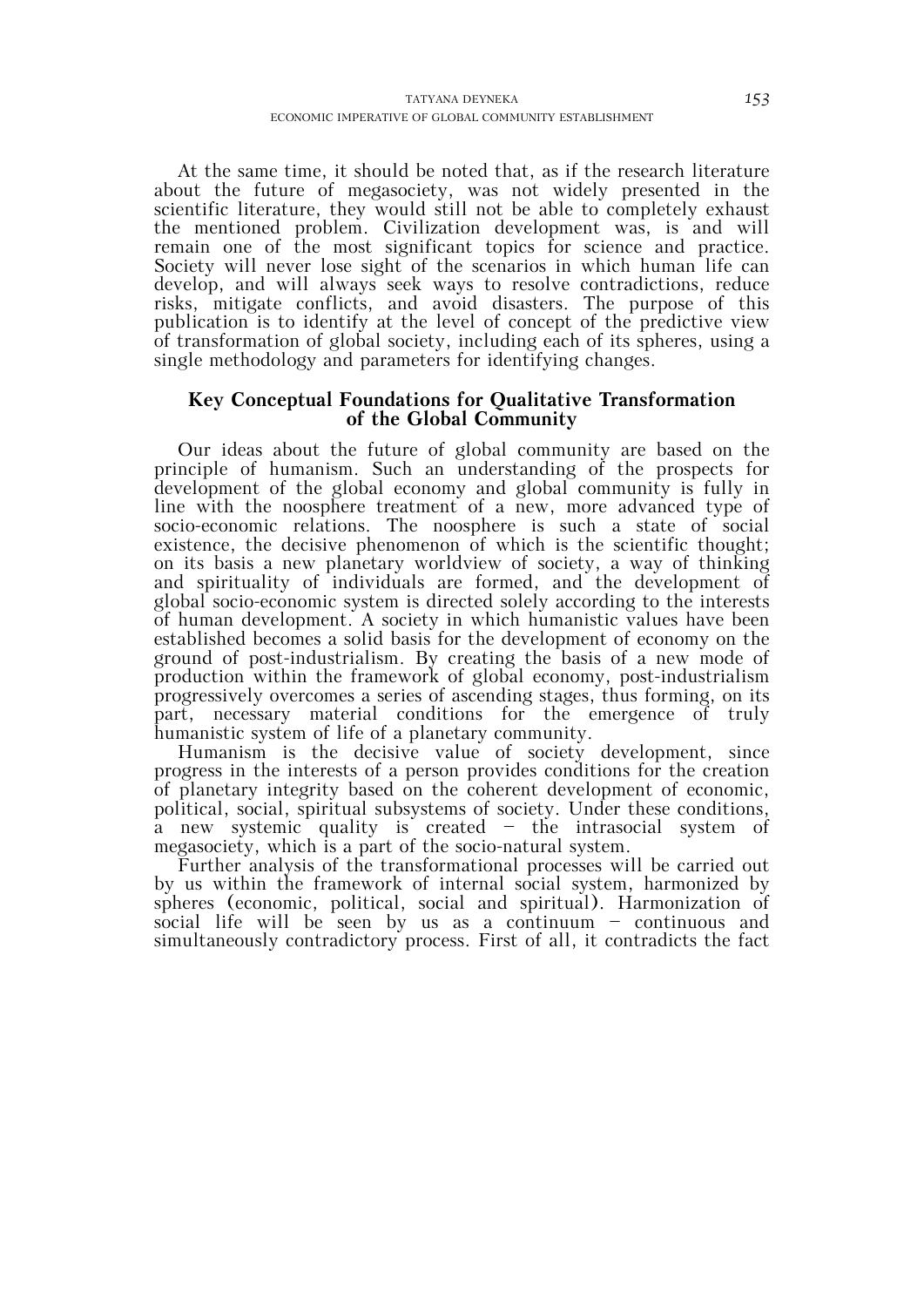that the period of system transformations (for our time  $-$  the transition to post-industrial relations) can not occur without conflict.

### **Key Parameters of the Model of Qualitative Transformation of the Global Community**

The key parameters of the model of qualitative transformation of society are determined through the objects to which the process of systemic changes is directed. For a conceptual justification of the model it is important to know: what is the purpose of humanity, radically changing its life; what are the structural transformations; in what way will society evolve; how the relations in such a society will be institutionalized. Scientific approaches to the definition of parameters of the model of megasociety, which is in a state of systemic changes, extend to all spheres of society life, which are considered as subsystems of the planetary system.

The purpose of social dynamics should be such a type of system education, which corresponds to the model of "good life"<sup>10</sup> based on the principles of noosphere. For this purpose it is necessary that the processes that are aimed at the full development of man occured in the scale of megasociety.

The structure of social system is changing by relations according to which the global community recognizes the prerogative of humanistic values and the leading role of man, the subject of creative activity. This ensures the production of an ever-increasing value  $-$  the "added value" of the peculiar product, which is the potential of society development.

Creating the potential for development and ensuring its constant growth based on the knowledge embodied in innovation determines the mechanism of society evolution. At the same time, evolution of the global community, which occurs in accordance with its noostic changes, requires that technological innovations were subordinated to social innovations. Given the fact that social innovation will meet the principles of humanism and noospheric world-formation, and such relations will be institutionalized, the risk of slowing down the development of society and the possibility of reversal movement will be minimized.

Emergence, aggravation and subsequent resolution of the stadium contradiction are the reason and determining factor in the transformation of planetary system represented by the megasociety. It is the contradiction between global capital and globalized civil society. It manifests in all spheres of life of society, but in specific forms in accordance with the functional features of such subsystems (Table 1).

<sup>&</sup>lt;sup>10</sup> Phelps, E. Mass Flourishing: How Grassroots Innovation Created Jobs, Challenge, and Change. Translated by D. Kralechkina. Edited by A. Smirnov. Moscow: Publishing house of Gaidar Institute; Foundation "Liberal Mission", 2015. [In Russian]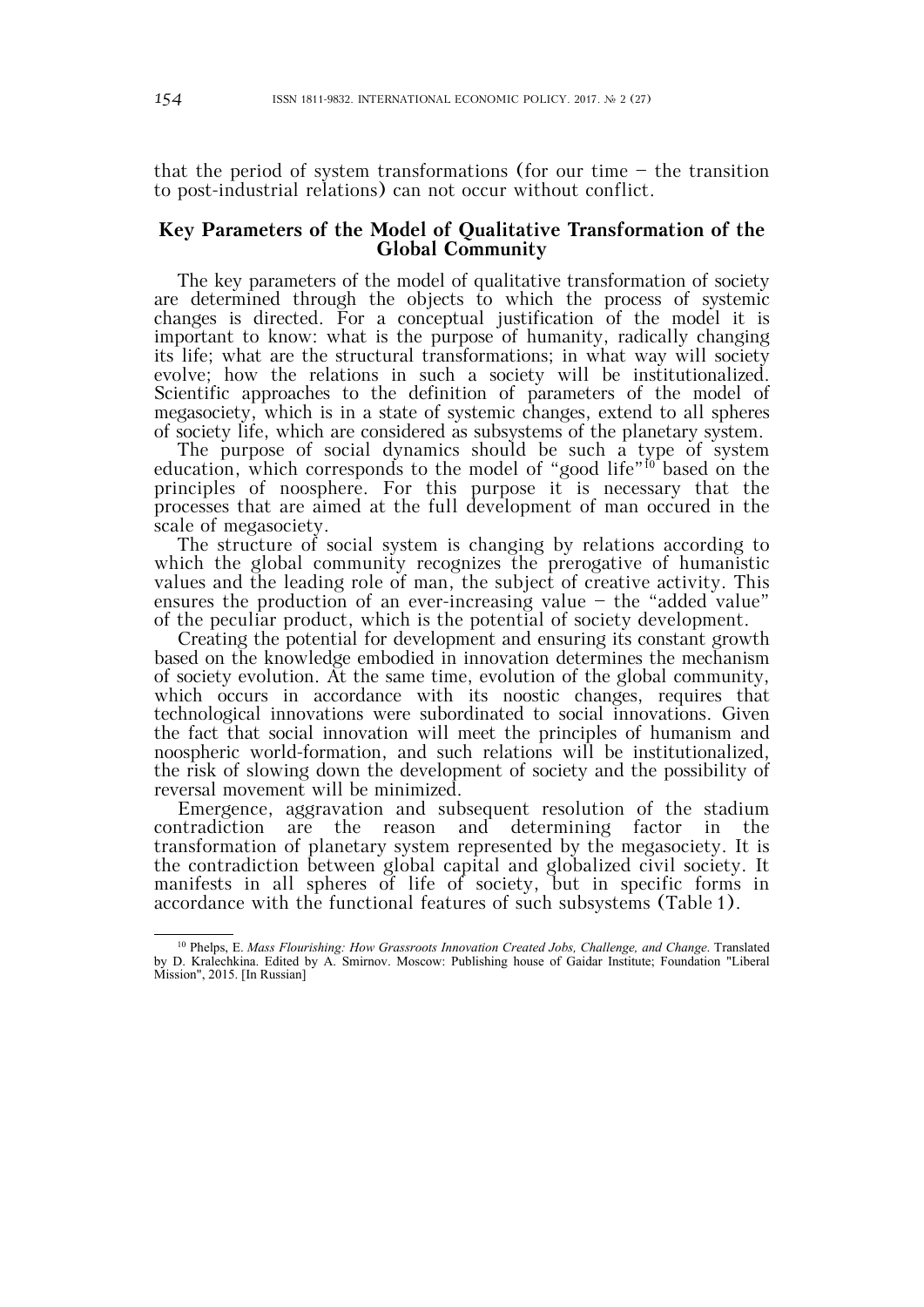|  | system transformation<br>determining factor of<br>The reason and the  | objectified in all spheres of<br>aggravation/resolution of<br>the contradiction between<br>globalized society that is<br>global capital and civil<br>society's life                                                                                                                                                                                                                                                | late period of industrialism<br>aggravation/resolution of<br>the contradiction between<br>industrial relations of the<br>productive forces and<br>the post-industrial                                                                                                                                                                                             | exacerbating/resolving the<br>contradictions between the<br>global elite who seeks for<br>hegemony in establishing<br>assert humanistic values<br>society, which seeks to<br>world order and civil<br>noospheric society<br>and building of a | aggravation/resolution of<br>the contradiction between<br>humanization of relations<br>commercialization and<br>in social sphere                                                                                                                                                                                             | the value of humanism and<br>enrichment and the values<br>aggravation/resolution of<br>the contradiction between<br>intellectual and spiritual<br>material enrichment<br>of consumption and |
|--|-----------------------------------------------------------------------|--------------------------------------------------------------------------------------------------------------------------------------------------------------------------------------------------------------------------------------------------------------------------------------------------------------------------------------------------------------------------------------------------------------------|-------------------------------------------------------------------------------------------------------------------------------------------------------------------------------------------------------------------------------------------------------------------------------------------------------------------------------------------------------------------|-----------------------------------------------------------------------------------------------------------------------------------------------------------------------------------------------------------------------------------------------|------------------------------------------------------------------------------------------------------------------------------------------------------------------------------------------------------------------------------------------------------------------------------------------------------------------------------|---------------------------------------------------------------------------------------------------------------------------------------------------------------------------------------------|
|  | system of institutionalization                                        | postindustrial relations in the economy; the<br>relations of polycentric international order<br>in politics; as well as preconditions for the<br>social relations, which define and confirm:<br>.드<br>formation of a noospheric society on the<br>ensuring mutual agreement of subjects<br>basis of reconciliation of interests and<br>the social sphere and the ideology of<br>humanism - in the spiritual sphere | intergovernmental, parorganisations, non-<br>states and the world civil society, which<br>according to the generalized subjective<br>countries and all types of international<br>interaction of TNCs, governments of<br>economic relations between business<br>structure provides for the form of<br>organizations (supranational<br>(non-profit)<br>governmental | which actors of the emerging multipolar<br>world order, for the establishment of<br>political relations as variants of the<br>world are competing                                                                                             | society, which involves the establishment<br>knowledge to ensure civilization progress<br>of power, which is the embodiment of<br>knowledge (as the wealth of society),<br>consistency of decisions made in the<br>and that performs the function of<br>managing global processes, using<br>social relations on the basis of | consolidation of humanistic norms and<br>practices as tools for protecting the<br>social relations on the basis of<br>interests of society                                                  |
|  | Definitive objects of transformation<br>way of society<br>development | of social reproduction in<br>innovations as the basis<br>all its spheres                                                                                                                                                                                                                                                                                                                                           | production - distribution<br>reproduction cycle of<br>consumption<br>- exchange                                                                                                                                                                                                                                                                                   | interaction, hegemony of<br>variability of evolution<br>ð<br>scenarios: autonomy<br>subjects, coalition,<br>uncertainty and<br>mixed type of                                                                                                  | reproduction on the basis<br>intellectual and spiritual<br>of the growth of human<br>(individual) and social<br>enrichment of mankind<br>expanded socio-human<br>capital in accordance<br>with the criterion of                                                                                                              | (scientific, educational,<br>reproduction of true<br>spiritual values<br>cultural, moral<br>religious)                                                                                      |
|  | structure of social<br>system                                         | enriching the potential of<br>imperative of constantly<br>in accordance with the<br>society development<br>spheres (economic,<br>obedience to the<br>spiritual) and in<br>political, social,                                                                                                                                                                                                                       | relations according to the<br>- technical and economic<br>(production) relations of<br>6th technological mode;<br>the post-industria<br>- socio-economic<br>economy                                                                                                                                                                                               | - type of polarity of the<br>international system<br>state sovereignty;                                                                                                                                                                       | solution of employment<br>accordance with the<br>accordance with the<br>- labour relations in<br>problem of poverty<br>relationship in<br>- distribution<br>problem.                                                                                                                                                         | relation to the ideology<br>of noospheric socialism,<br>based on the principles<br>type of thinking in<br>of humanism                                                                       |
|  | purpose of social dynamics                                            | based on the principles of<br>development of man and<br>the creation of society<br>the comprehensive<br>noosphere                                                                                                                                                                                                                                                                                                  | basis for development of<br>creation of the material<br>the noosphere society                                                                                                                                                                                                                                                                                     | production of international<br>security as a global public<br>conditions of preservation<br>good; maintaining the<br>of mankind                                                                                                               | rights<br>education, environmentally<br>and safe life, work, social<br>and freedoms for decent<br>creativity and spiritual<br>security, medical aid,<br>friendly environment,<br>observance of human<br>development                                                                                                          | the assertion of ideology of<br>$\Xi$<br>based on the principles of<br>the global scale, which is<br>the noospheric society<br>humanism                                                     |
|  | the planetary<br>social life of<br>Spheres of<br>society              | society as a<br>whole                                                                                                                                                                                                                                                                                                                                                                                              | economic                                                                                                                                                                                                                                                                                                                                                          | political                                                                                                                                                                                                                                     | social                                                                                                                                                                                                                                                                                                                       | spiritual                                                                                                                                                                                   |

*Table 1* **Transformation of Global Community and Internal Social Harmonization of System Changes**  Table 1 Transformation of Global Community and Internal Social Harmonization of System Changes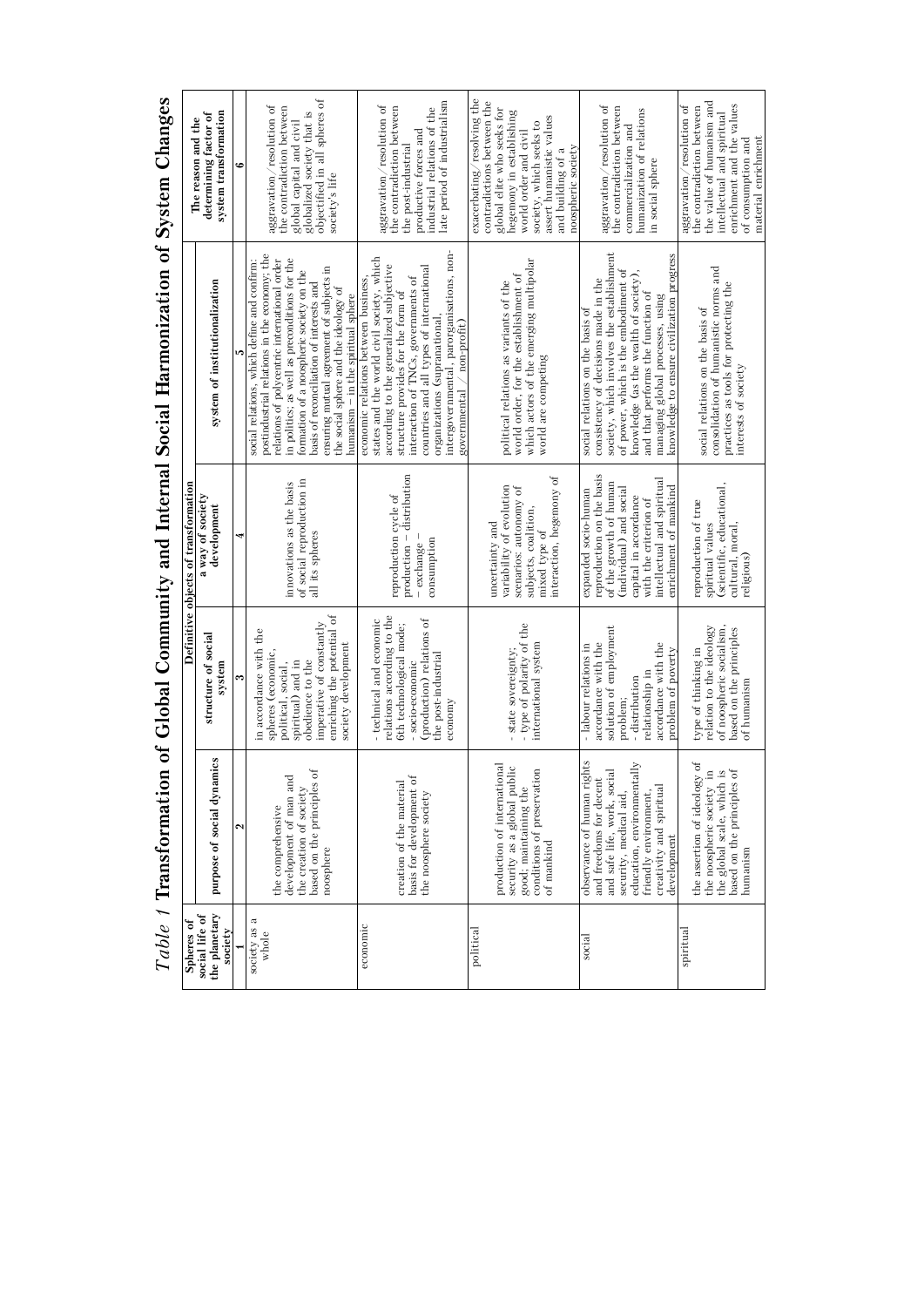#### **Concept and Model of Qualitative Transformation of the World Economic Sphere**

The purpose of economic sphere is the creation of material basis for development of the noosphere society. Improving oneself (acting as a subject), equipping, enriching intellectually and spiritually ones life (putting in oneself as an object), a person simultaneously determines the evolution of entire society (acts as the subject and object of the civilization process). Hence, a man acts as the force generating transformations of nature, of the world and himself directly, while providing a state of harmony.

However, the development of man as the goal of economic dynamics is likely to remain well-defined, but remote result, which the society seeks to achieve. The reason is that the post-industrial economy, which undoubtedly represents higher (compared with industrialized economy) level of development of the world economic system, is not perfect at all. This was repeatedly pointed out by the founder of theory of postindustrialism D. Bell<sup>1</sup>.

As the modern world economic practice shows, the period ofestablishment of post-industrial relations has become no less controversial than the period of industrialism that preceded it. The rapid growth of TNCs and their impact on geo-economics and geopolitics is associated with it; the financial sector become large scale, an increase in their share in services and the economy as a whole; emergence of the world financial and economic crisis, etc.

The challenge to a society that is globalizing, as scientists say, is that human development as a holistic person is not profitable, and the person is considered the most adequate if he/she can be effectively used ("consumed") in production and who is of interest as a consumer, which is important for profit receiving. Such a person becomes a globally active factor in the destruction of not only the biosphere, but the stability of society as a whole. Post-industrialism in this sense does not change anything, because its achievements are used to increase welfare through increased consumption of relatively limited segments of society. It shapes its own challenges to the integrity of society, its justice and harmony<sup>2</sup>. In order for the development of a transformed society to really meet the requirements of humanism, the removal of contradiction

<sup>&</sup>lt;sup>1</sup> He defined post-industrial society as "fear and trembling" (*fear and trembling*) (Bell, D. *The Cultural Contradictions of Capitalism*. New York: Basic Books, Inc., Publishers. Accessed December 3, 2017. http://voidnetwork.gr/wp-content/uploads/2016/08/The-Cultural-Contradictions-of-Capitalism-by-Daniel-Bell.-

Book.pdf) and pointed out a number of peculiar post-industrialist factors that could lead to instability risk (Bell, D. *The Coming of Post-Industrial Society: A Venture in Social Forecasting*. Moscow: Academia, 2004. Accessed December 3, 2017. http://rema44.ru/resurs/conspcts/all2014/bell.doc [In Russian])  $\frac{2}{3}$  Danilov, A N, ad *Modern Society in the World of Global Changes; to the* 

<sup>&</sup>lt;sup>2</sup> Danilov, A.N., ed. *Modern Society in the World of Global Changes: to the 85th Anniversary of Academician Ye. M. Babosov*. Minsk: Belaruskaya Navuka, 2016. [In Russian]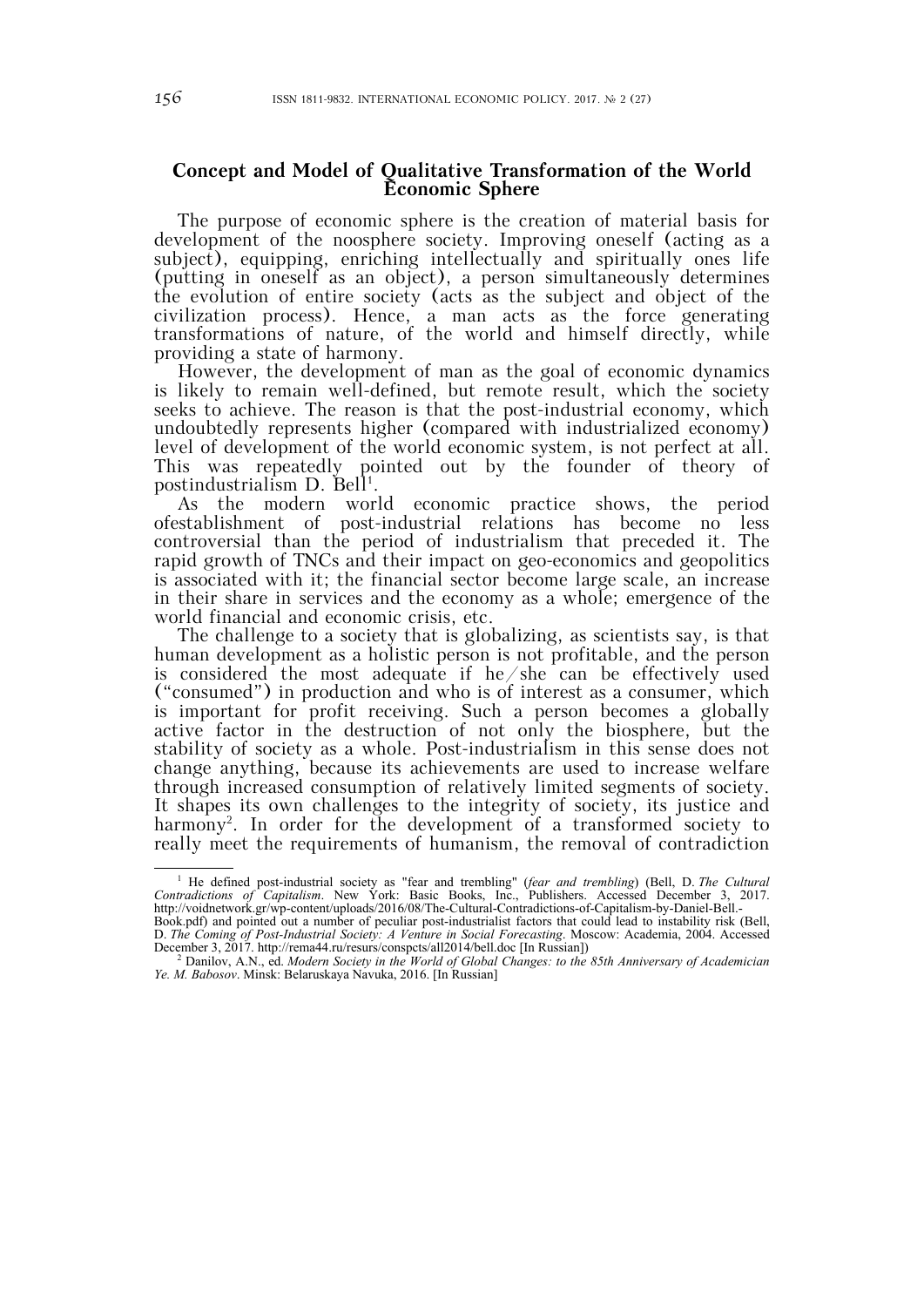between the post-industrial productive forces and industrial relations of the late period of industrialism (global capitalism) should take place in the economy.

Taking into account really contradictory nature of the post-industrial economy, which is particularly pronounced in the transformational period, it is necessary to simultaneously consider the prospects opening as new (post-industrial) relations expand. Structural transformations of the economic system predetermine technological and economic relations of the 6th technological mode, which are connected with the use of natural resources by man in the process of labour and with the international division of labour (specialization, cooperation, etc.), as well as socioeconomic (production) – that is, relations of property formed on the basis of creative and labour way of appropriation of goods.

The process of changing patterns clearly reflects changes in the US economy: before beginning of the XXI century the aggregate share of companies representing the industrial component of American economy has been steadily declining – from  $70\%$  in 1976 to 26.7 in 2013; respectively, the representation of postindustrial sector of the economy increased from 30% to 73.33 . However, it is also quite obvious that this is just the beginning of a tendency, but not the final construction of global industrial system of post-industrial type, as evidenced by the current uneven technological development of countries. Achievements of the technical progress of super-high level of efficiency and range (metatechnologies, technologies of technology development, technologies of technology implementation) should belong to everyone. Meanwhile, modern technologies are mostly controlled by developed countries.

It should be added that the current stage of development of the world economy is extremely controversial also because the transformation of structure of the economy caused by the fourth technological revolution and transformation of market relations took place according to different vectors: changes in the structure of economy according to the positively oriented vector (in favour of the progress of economy and, accordingly, according to the interests of civilization development), and changes in market relations — according to the negatively oriented vector (in the interests of global capital).

The contradiction in global scale between the possession of technologies and the possibilities for their use is an institutional conflict, the solution of which requires from the society to establish a harmonious system of relations between business, states and world civil society. This is possible in the context of growing role of civil society as an active force of transformational convertions.

 <sup>3</sup> Andrukovich, P. F. "The Dow Jones Index: from Industrial to Postindustrial." *Economic Science of Modern Russia*, no. 3 (70) (2015): 65. [In Russian]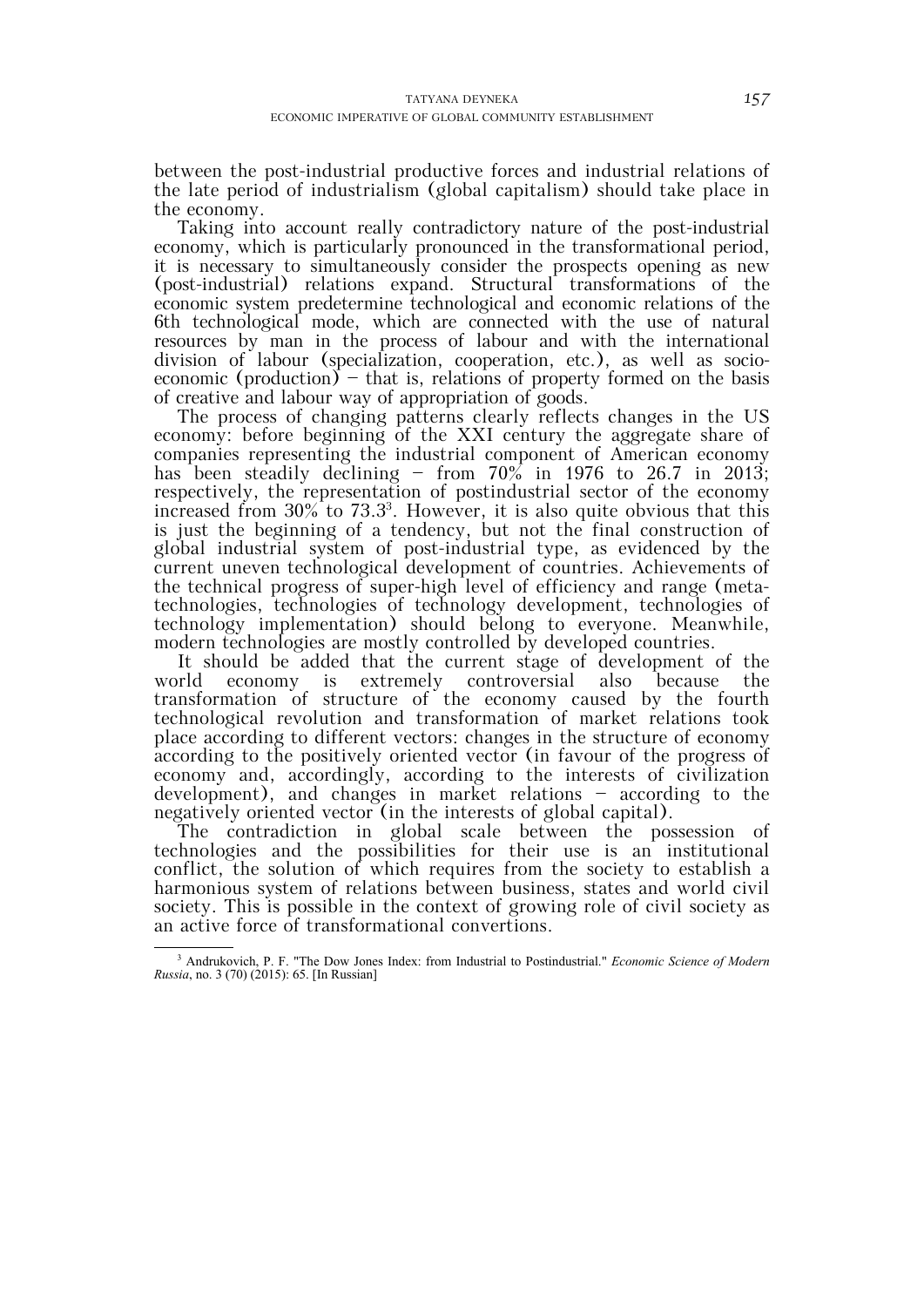An economy gradually approaching the post-industrial type should steadily develop in the interests of society. Only while the assertion of decisive role of the production phase of the cycle of economic reproduction and the direction of economic activity on the human development (the producer of new economically valuable knowledge) such an evolution of economy becomes possible, which is adequate to the principles of building a noosphere society. This is explained by the fact that only under the above mentioned conditions of economic activity a society produces a special value, which is the potential of its global development, is constantly enriched on the basis of knowledge, creativity and innovations.

### **Concept and Model of Qualitative Transformation of the World Political Sphere**

The purpose of public dynamics, which is realized in the political sphere, is the production of global public good, namely international security. It is about maintaining the conditions of human preservation; its defense against the threat of world war, the spread of nuclear and other weapons, and terrorism. However, the specificity of each actor in the system of subjective composition of world politics, their interests and behaviour (from alliances to open confrontation) cause ambiguous prospects for achieving this goal. It is also reflected in the change of structure of the political sphere that is globalizing.

First of all, changes in the structure of political sphere are connected with the fact that the world politics system is no longer the relations between states only. Its modern phenomenon is objectified as an extremely complex organization of the system of international relations<sup>4</sup>. The content of such structural changes is determined by the fact that sovereignty as an attribute that was inherent only to the state, became in a manner "multilayered". The power of others — supra-state actors in international relations appeared over the power of sovereign states. Today, the states continue to occupy an important place in the political architecture of the world, but in making decisions, governments cannot but take into account the likely reaction of other participants of international political processes — international organizations (governmental and non-governmental) and transnational corporations.

Changes of the type of polarity of the international system became no less important for the structuring of political sphere of the global society. One of the major megatrends is the growing multipolarity in the world, the dispersion of power, its transition from hegemonic states

<sup>&</sup>lt;sup>4</sup> The restructuring began to take place in parallel with the process of globalization and has emerged as a transformation of the model of the Westphalian world.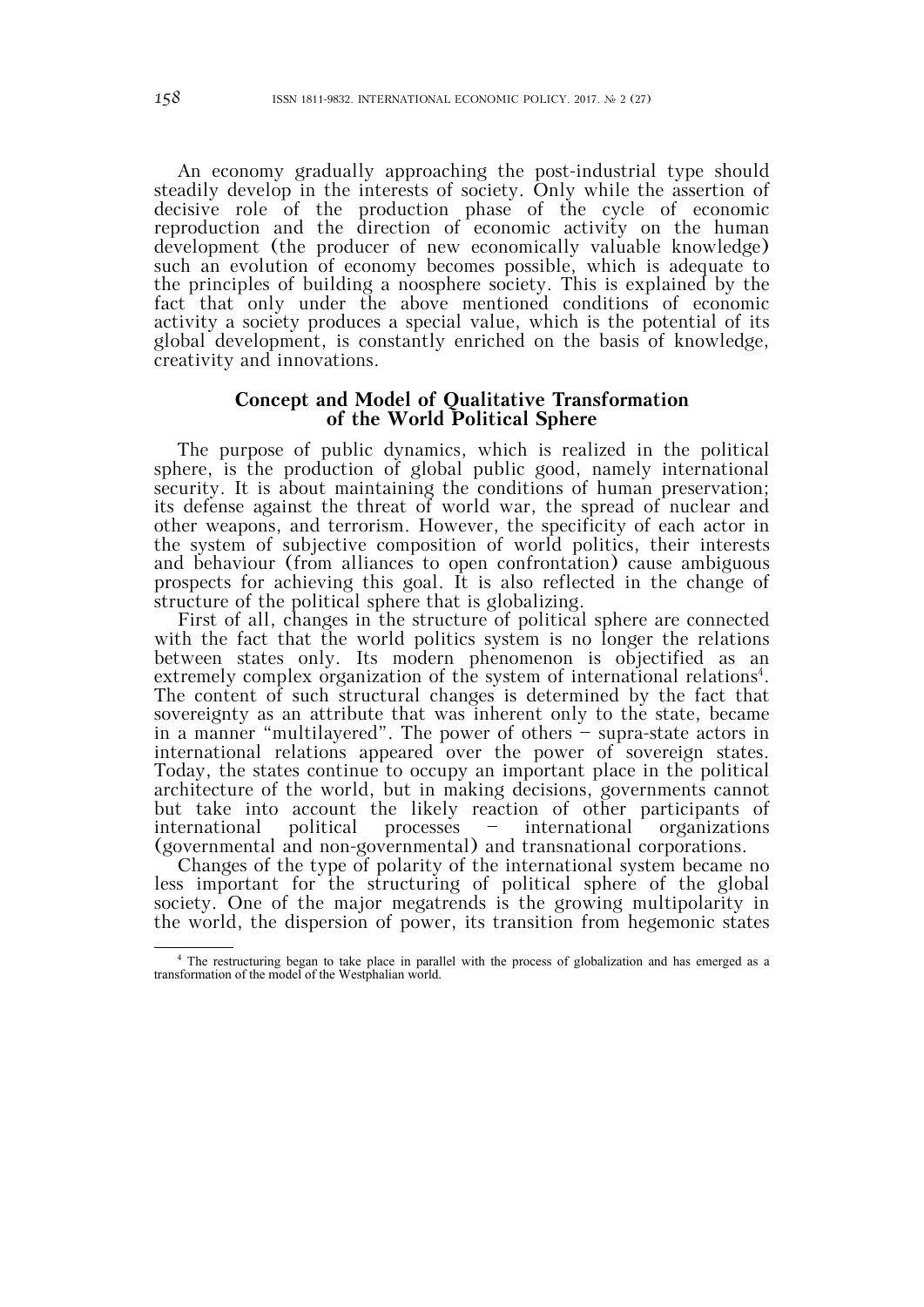to networks and coalitions of the multipolar world<sup>5</sup>. In the future, according to the National Intelligence Council (NIC) of the  $USA^6$ forecast, the state of geopolitics will be determined by the cumulative influence of states, international organizations and individuals (individual actors endowed with power).

Structural changes in the system of world politics as a whole outlined the vector of its evolution. The political sphere of society should be transformed in the direction of assurance of humanitarian security by reconciling the interests of all subjects of international relations. Multipolarity (competition between actors in international relations) is much better for society than hegemony (the monopoly of power). Even better, if multipolarity turned into polycentricity; to ensure that each of participants in the political process has accumulated (polycentricly shaped in accordance with higher social values) the potential to ensure the conditions for the development of humanitarian world order.

However, in fact, the current situation of global politics implies a multivariate development of events. The way in which this sphere will evolve will depend on which ideology of global political transformation will gain an advantage, which program of action will be more productive (what kind of subjects or their coalitions), as well as what will be the practice of its implementation. Accordingly, the evolution of institutionalized relations existing in the field of international politics is important. We are talking about certain variants of the world order, for which the actors of emerging multi-polar world (individual governments, intergovernmental and supranational organizations, paraorganizations, TNCs, civil society) compete with each other.

The model of mixed global governance corresponds the best to the goal of ensuring sustainable peace, which society seeks to achieve once the process of transformation has been completed. However, in the transformational period, the relations of leading political actors tend to become more controversial than before partnership. The institutionalized system of relations existing in the present form of world order demonstrates that the leading players of modern political system (governments of leading countries, international organizations of the club type, intergovernmental organizations, TNCs) impose on society such product of political production objectified in the form of institutes of power, which is not consistent neither with the needs, nor with the interests of mankind regarding the noospheric (humanist-oriented development) society.

<sup>&</sup>lt;sup>5</sup> Global Trends Paradox of Progress – National Intelligence Council, 2017. – 226 p. https://www.dni.gov/files/documents/nic/GT-Full-Report.pdf<br>6 Global Trends 2030: Alternative Worlds a publication

Global Trends 2030: Alternative Worlds a publication of the National Intelligence Council. – NIC, 2012. http://www.intelros.ru/pdf/globaltrends-2030.pdf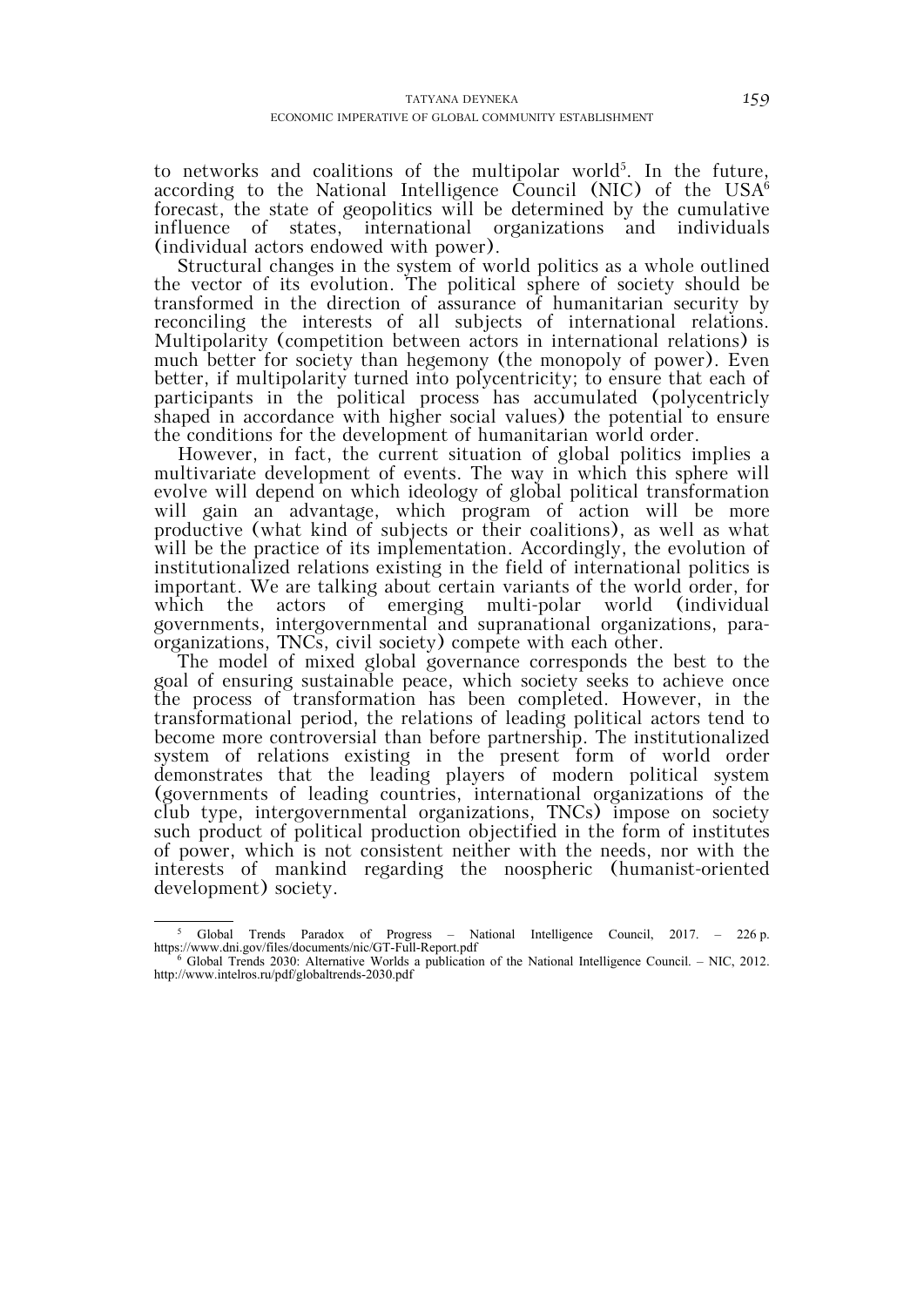#### **Concept and Model of Qualitative Transformation of the Social Life Sphere of Planetary Society**

In the conditions of transitional (post-industrial) period, the aim of social dynamics in the social sphere should be the provision of human rights and freedoms for decent and safe life, labour, social security, medical care, education, environmentally friendly environment, creativity, development of internal potential (creative, cognitive, emotional, etc.). However, as practice has shown, at the turn of 20th-21st centuries, when the signs of progress marked by the post-industrial technologies began to be clearly evident, the gap between economy and social sphere began to increase simultaneously as a result of differences in the pace of their qualitative transformation. Economic progress has not created the necessary conditions for ensuring social justice and efficiency of the functioning of modern social planetary system. This has led to an increase in conflict in the global society, and raised the question of fundamental changes that should structure the social sphere in a new way, and thus contribute to the formation of its new quality.

In our time, there is no doubt that the most problems of modern world society have a social origin. The most important for the development of society are labour relations in the aspect of solving the problem of employment and relations of distribution in the aspect of solution of the problem of poverty.

Within the framework of labour relations which were inherited from industrialism and continue to exist in the modern transition period, it is impossible to solve the problem of unemployment. The genesis of postindustrialism is primarily connected with the social and humanitarian development and the creative work of man. However, at the modern historical stage, creative work has not become free. A transnational business actively recovers and uses it as the capital is used.

The potential of spreading of the modern globalized world in the context of new quality of social and labor relations allows to approach closer to the solution of mutually determined problems of distribution and poverty. However, the mechanism of this process is extremely difficult. Of course, poverty is a phenomenon inherent not only in the current stage of human life. It also existed before. However, the transformation of poverty problem into the problem of global inequality is a property inherent only to our time. The challenge for society is that, even in the period when postindustrial relations start, the technology development can overcome poverty or, at least, substantially equalize the imbalance in the global community. In fact, this problem is not solved and now creates not only an economic threat to the development of mankind, but also social and political. The separation of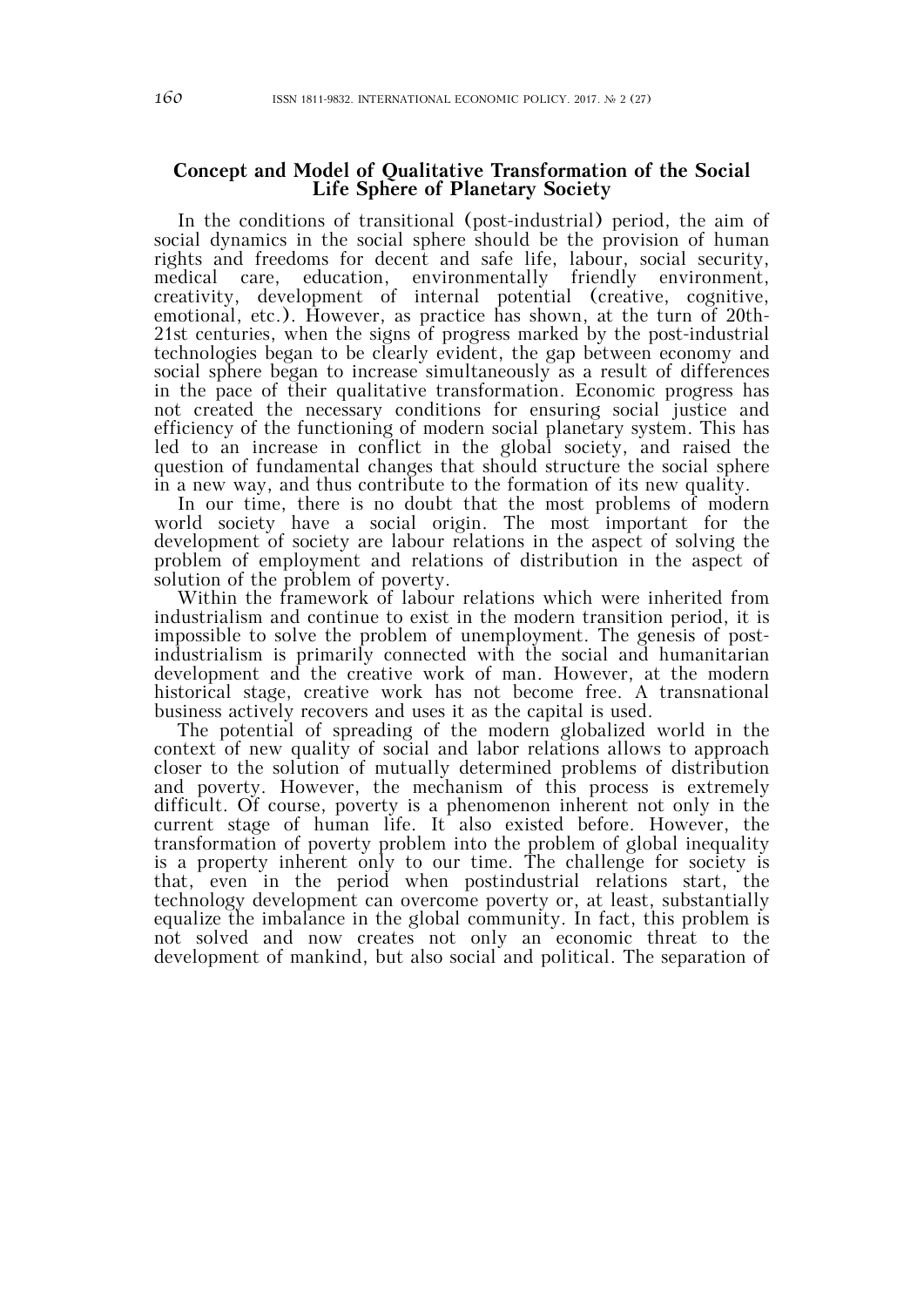income of the main population from 10-15% of the poor is causing acute social problems, while the removal of 1% of the richest population from the rest leads to political problems that manifest themselves as a concentration of TNCs' influence on all spheres of life in a global  $community<sup>7</sup>$ .

As it was mentioned before, the economy is the economic basis and an important factor of progress in the social sphere. However, for the development of society, not only the gross domestic product, but also the system of its distribution and redistribution is essential. Now, in the context of economic relations of the transformational (late capitalist) period, the market mechanism through which the division is carried out is artificially regulated by transnational corporations, which causes an inconsistency of economic development with the needs and interests of society. In connection with this, there is an urgent need to use post-war mechanisms of social organization. We are talking about a system of measures aimed at human development, on the continuous process of expanded socio-humanitarian reproduction with a constant increase in human and social capital, which takes place in accordance with the criterion of intellectual and spiritual enrichment of mankind.

While exploring the processes of transforming the global economy and global society, we consider human capital and all its derivatives (intellectual, creative, and others) as wealth created by the individual and the society. This is not an ideological dogma, as scientists point out<sup>8</sup>, but a reflection of reality, which points to the emergence of a dominant bourgeois system of creative work that creates social values and, in this sense, is close to the capital.

Human capital is the most important part of mankind's wealth. An educated, scientifically developed, intellectually rich society is an aggregated human capital of individuals the synergistic effect of which is capable of providing both economic growth and social development of mankind. Its share prevails in the national wealth of developed countries. According to the World Economic Forum (2016) Finland has the first place of the world ranking, where the rate of human capital development is  $85.86\%$ , the second and third place are Norway  $(84.64\%)$ and Switzerland  $(84.61\%)^9$ .

The connection of human capital with social is also important for the development of society. Social capital is characterized by signs of public good; its structural support are social networks; it organizes a society

 <sup>7</sup> Schäfer, A., and W. Streeck, eds. *Politics in the Age of Austerity*. Moscow: HSE Publishing House, 2015. [In Russian] 8 *Human and Economy: Justice and Basic Democracy against the Totalitarianism of the Market and Capital*.

Edited by A.V. Buzgalin, M.I. Voeikov. Moscow: Economics, 2012. [In Russian] 9 *Human Capital Report 2016*. World Economic Forum, 2016. Accessed December 3, 2017.

<sup>&</sup>lt;sup>9</sup>  $\dot{H}$ uman Capital Report 2016. World Economic Forum, 2016. Accessed December 3, 2017.<br>http://reports.weforum.org/human-capital-report-2016/rankings/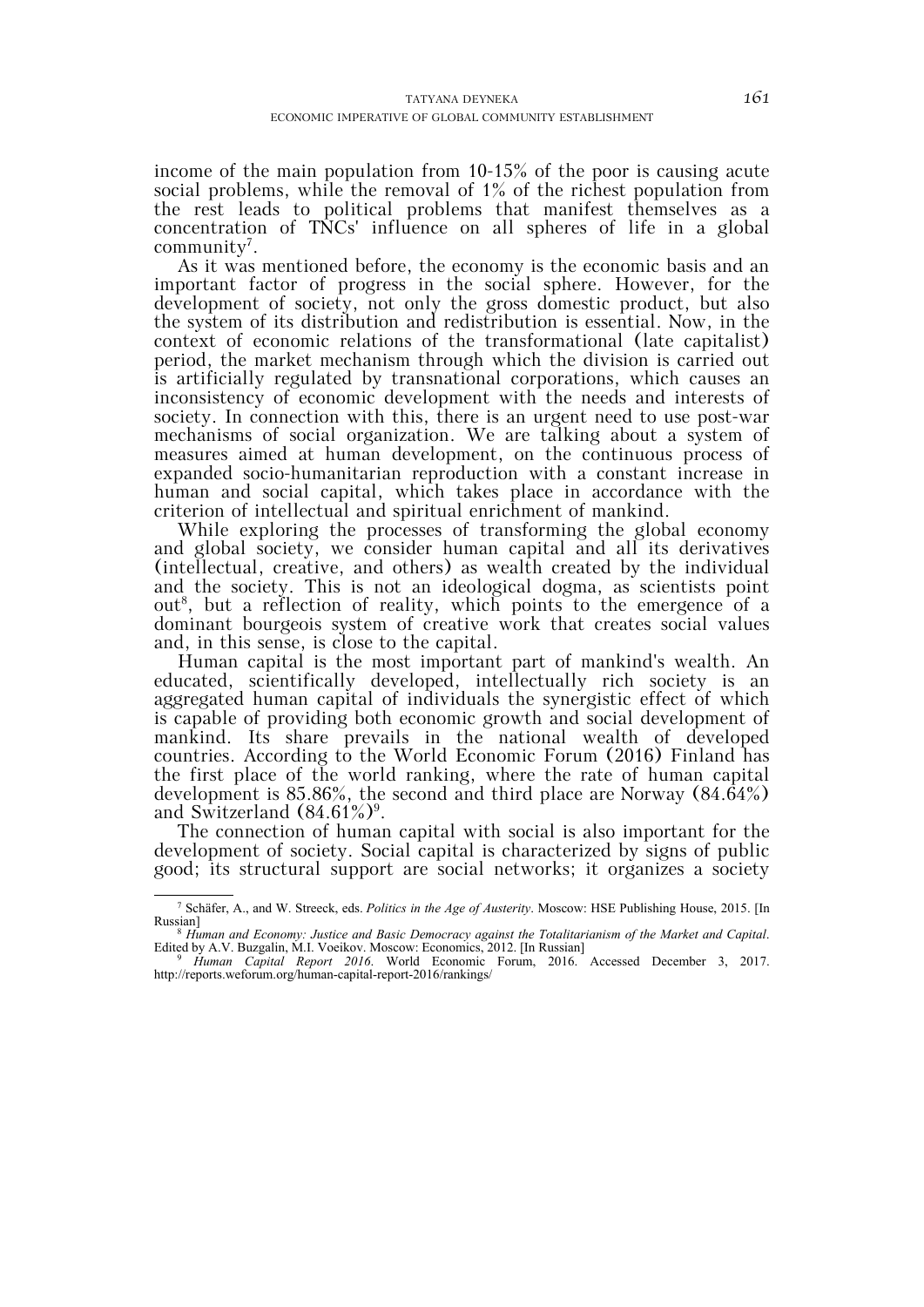based on trust, and thus provides conditions for the adoption of a common strategy of behaviour in accordance with the goal set by members of the society. Under conditions of globalization (when global capital tries to artificially influence the consciousness and actions of society), human capital allows not only to restrain the process of "blurring" of social capital in Internet networks, but also to consolidate it. In view of this, the expanded reproduction of human and social capital is an important precondition for the formation of noosphere society.

If relations (social, economic, political, and intercultural) based on the coherence of decisions of conscious and educated members of society are recognized and institutionalized by a society, one can speak about true meritocracy in the literal sense of the word. That is about power of worthy; power of representatives of civil society interests; power as a function of managing global processes, which is the embodiment of knowledge accumulated by humanity and which ensures its application for the benefit of civilization progress. Such system of institutionalization of relations in society has nothing to do with the meritocracy of the "new intellectual elite" (ruling elite), which represents the interests of corporate capital.

Global corporate capital significantly expanded its influence on the social sphere of society in the conditions of transformational period (the transition from late industrialism to post-industrialism). The process of commercialization covered education, health, culture, social protection of the population and its other subsystems. Particularly acute contradiction between the interests of business and society is manifested when the most important benefits for people (educational, medical, cultural and educational) become predominantly paid services. This limits access to them and, as a result, leads to a number of challenges: slowing social progress, increasing the danger of intellectual and physical degradation of the population, increasing dependence on global capital, and controllability of the actions of society. In view of this, the aggravation/resolution of contradiction between the commercialization of social relations and their humanizationshould be recognized as a key reason and a factor in the transformation of this sphere.

## **Concept and Model of Qualitative Transformation of the Spiritual Life Sphere of Planetary Society**

Confrontation of the interests of global capital and civil society causes increased risks in all spheres of public life — in economic, financial, energy, environmental, etc. However, the growth of crisis in the spiritual sphere is the most risky for the development of mankind,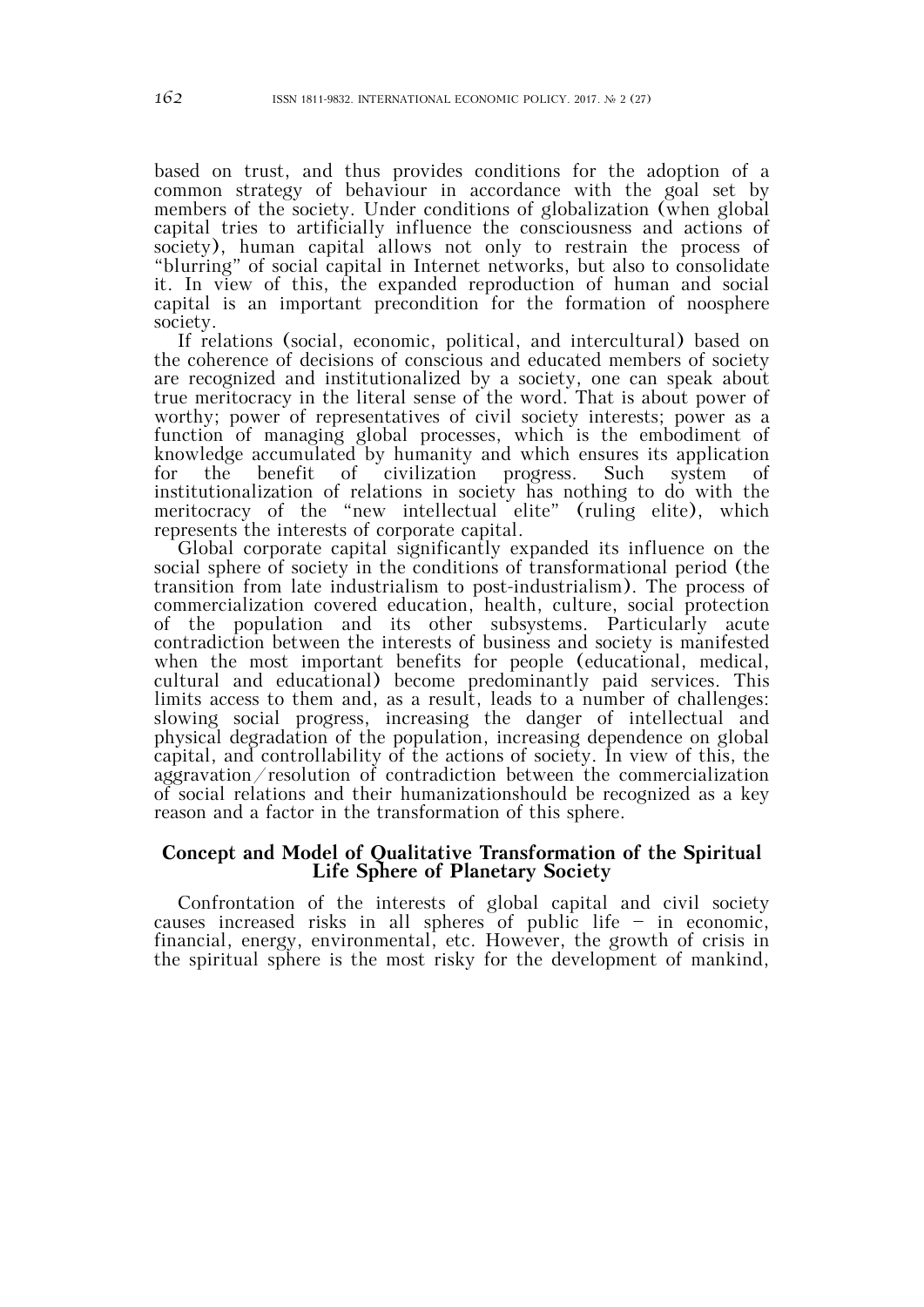because the loss of spirituality by the society actually means the decline of world civilization. In view of this, the goal of social dynamics in the spiritual sphere is the creation of a system of ideological security, the content of which is the approval of global ideology of a noosphere society based on the principles of humanism.

The ideology of noosphere society, as well as the ideology of humanism, is meta-ideology – that is, those that relate to the system of views, ideas, beliefs, values and institutions of higher order. They form a well-defined social consciousness that creates the necessary preconditions for progressive development of civilization and prevents the degradation of the global community in the form of changes in the model of "society of contempt"<sup>10</sup> – a society that encourages fraud, theft, corruption, consumer fetishism, violence, or the like of a "society, in which the economy of corporate disasters and crimes is ruling"11.

Ideologies of the noosphere and humanism can ensure coordination of the interests of various representatives of the universe, thereby changing structural and qualitative parameters of the spiritual sphere, as a subsystem of the global social life that is transforming. This is extremely important because globalization, which transforms the social world into an interconnected integrity, not only does not diminish, but even increases its diversity. The named phenomenon objectively gives rise to a contradiction between the aspirations of people to reserve the right to perceive the world in different ways and aspirations for the unity of worldviews in a society that is globalizing. The advantage of ideologies of the noosphere society and humanism is that they consolidate the global community, since they do not reflect the interests of individual groups or individuals<sup>12</sup>.

Development of the spiritual sphere of society, which evolves according to the vector of creation of noosphere civilization, causes the reproduction of true spiritual values: scientific, educational, cultural, moral, religious, etc. The role of science in the period of global transformation of society is constantly increasing. Scientific knowledge became the most important element in the structure of cognitiveideological potential of a social subject and a strategic resource of society. In the second half of XXI century it began to be regarded not merely as a force but as a force capable of creating a new society<sup>13</sup>.

<sup>&</sup>lt;sup>10</sup> Sukharev, O.S. *The Economy of Global Excesses: Institutes, Finance, Development, Politics*. Moscow: LENAND, 2016. [In Russian]

<sup>&</sup>lt;sup>11</sup> Galbraith, J. K. *The Economics of Innocent Fraud.* Moscow: Europe, 2009. [In Russian]<br><sup>12</sup> *World socio-economic process and ideology of humanism of the XXI century.* Moscow: Rusains, 2017. [In

Russian] 13 Danilov, A.N., ed. *Modern Society in the World of Global Changes: to the 85th Anniversary of Academician Ye. M. Babosov*. Minsk: Belaruskaya Navuka, 2016. [In Russian]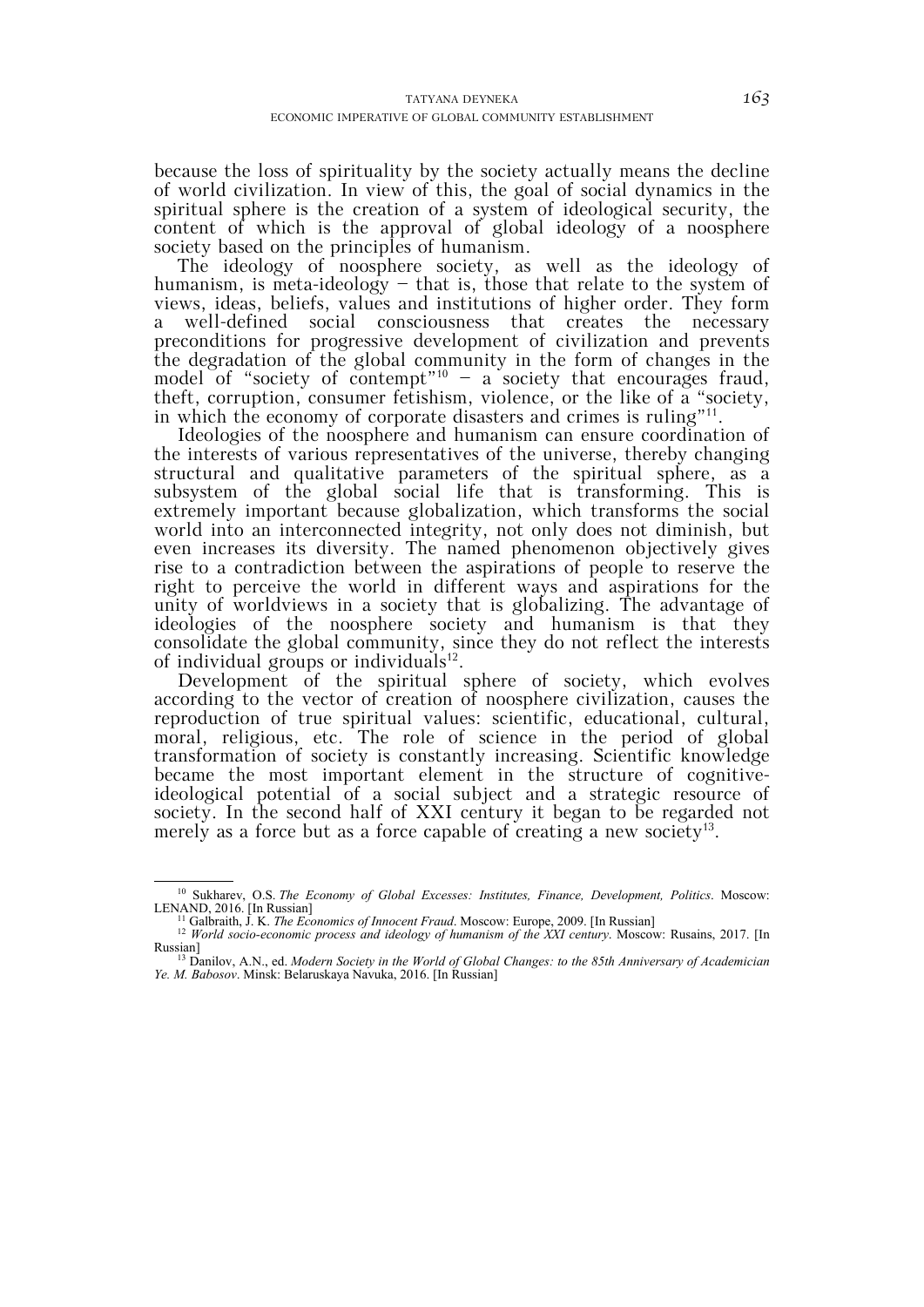The importance of the scientific knowledge for society stimulates the development of education. Its value is constantly increasing, given that the global social environment is becoming increasingly multicultural, multinational, multiclerical and, moreover, extremely mobile as a result of active migration processes. By exercising the functions of education, accomplishment and socialization, education also creates the necessary conditions for ensuring the stability of human life, and therefore for the preservation of civilization.

Religion and morality are equally important during this period. Religious, moral and humanistic values create the basis for achievement of consensus by members of society. It is a productive approach to the resolution of contradictions in the most delicate sphere of] relations of globalized community, which offers a mechanism for reconciling common and personal interests.

In society that moves towards the development of noosphere civilization of institutional consolidation, humanistic norms and practices that are necessary tools for protecting the interests of society should be obtained. The institutionalization of relations in the spiritual sphere of society should be considered as a component of the emerging global governance. The ideology of noosphere society, based on the principles of humanism, is an alternative to the existing order of global capitalization, since it raises the status of true spiritual values and thus changes the purpose of governance in the society. The noosphere ideology is instrumental, therefore, in the conditions of growth of the role of spiritual institutions in society, the realization of interests of the planetary society and their protection will take place.

Scientists point out that emerging global management is a multi-level system of network relationships and interactions for managing various spheres, which includes formal and informal mechanisms that provide (should provide) order and stability in a constantly changing world  $-$  a wide range of global cooperation without the world government<sup>14</sup>. The system of relations of humanism institutionalized in the spiritual sphere of society can effectively confront the ideology of globalism, which embodied the interests of large capital, which allows TNCs to seize the profits from propagating the idea of infinitely growing consumption.

In the transitional period to the post-industrial economy and the noosphere society, the threat of regressive dynamics in the spiritual sphere has not been eliminated. "The market and capital are trying to subjugate the creativity," turning it into a "narrow professionalism of ex-creative activity," creating "all the necessary prerequisites for the production at these factories of progmatized education, science, mass

<sup>&</sup>lt;sup>14</sup> Thakur, R., B. Job, M. Serrano, and D. Tussie. "The Next Phase in the Consolidation and Expansion of Global Governance ." *Global Governance* 20 (2014): 1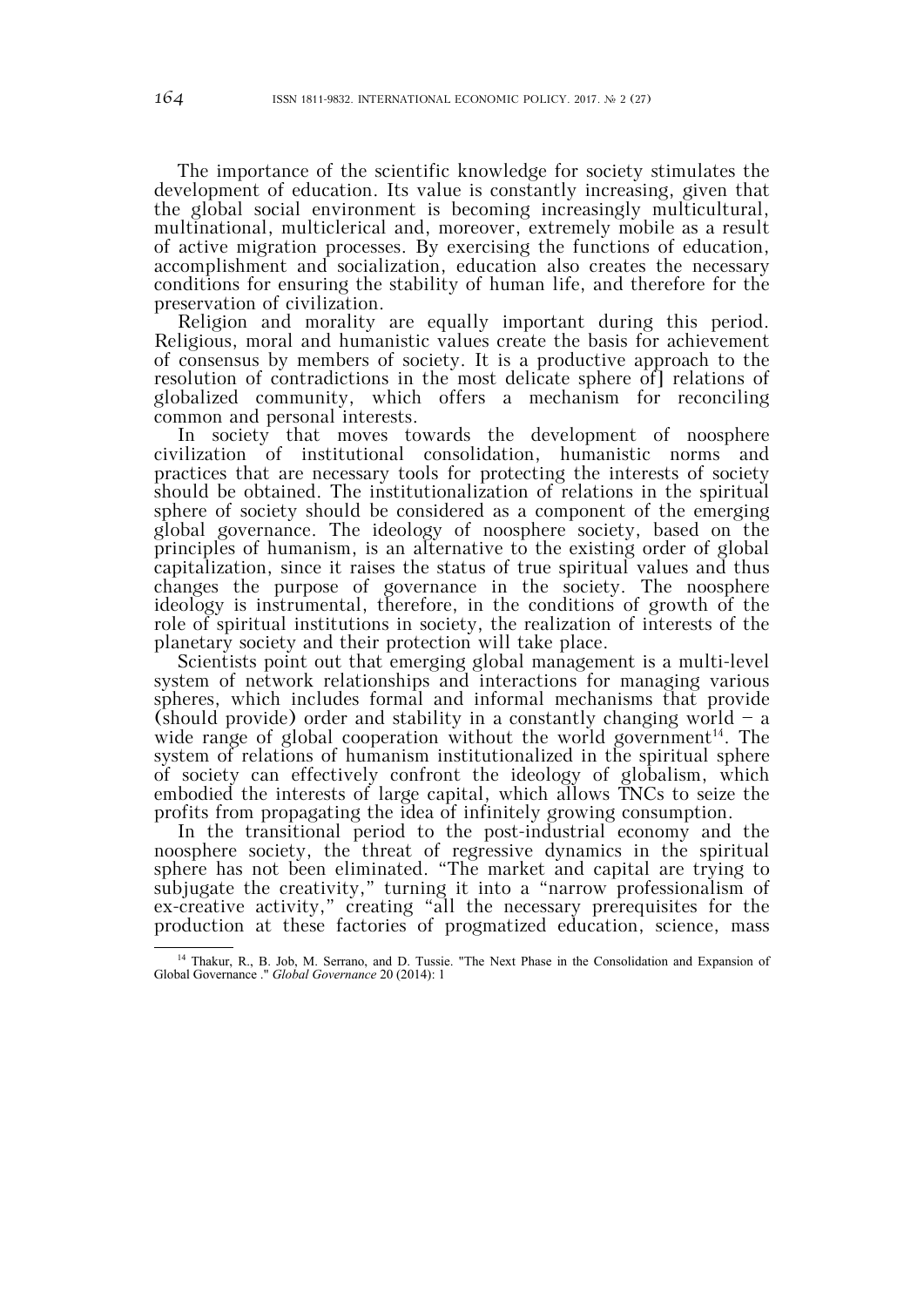culture of not even goods, but their simulacres- transformed forms of knowledge, culture of creativity adapted to the needs of modern total market"15. The global capitalist system is trying to form a "onedimensional person", it opposes qualitative changes, cultivates a consumer type of life. In the end, there is a "form of one-dimensional thought and behaviour in which ideas, aspirations and goals that go beyond the limits of prescribed order of thought and action, are either destroyed or reduced to conditions of the same order"16.

#### **Conclusions**

The study of modern global economy and modern global society has made it possible to determine the possibilities of qualitative changes in human life at the conceptual level and to describe a transformation model of the relevant content. According to the developed methodological principles concerning the transformation of global community, the following is substantiated: The purpose of social dynamics is the comprehensive development of man and the creation of a society based on the principles of noosphere; changes in the structure of social system occur simultaneously with changes in subsystems (economic, political, social, spiritual) and are subject to the imperative of continuous enrichment of the potential of society development; innovation as a basis for social reproduction in all its spheres is a way of society evolving; the systematic institutionalization of social relations is a cumulative effect of institutionalization of relations according to areas (post-industrial in the economy, polycentric international order in politics, nostalgic relations of harmonization of interests and ensuring mutual agreement of subjects in the social sphere and relations stipulated by the ideology of humanism — in the spiritual sphere); the reason and determining factor of the transformation of the system is aggravation/resolution of the contradiction between global capital and civil society, which is objectified in all spheres of community's life.

#### **References**

1. Andrukovich, P. F. "The Dow Jones Index: from Industrial to Postindustrial." *Economic Science of Modern Russia*, no. 3 (70) (2015): 45-67. [In Russian]

 <sup>15</sup> Buzgalin, A.V., and A.I. Kolganov. "Global Capital." In *Methodology: Beyond Positivism, Postmodernism and Economic Imperialism*. Vol. 1. 2 vols. Moscow: LENAND, 2015. [In Russian]<br><sup>16</sup> *Marcuse H.* One-Dimensional Man Studies in the ideology of advanced industrial society. London, New

York : Routledge Classics, 2002. – 275 р. https://libcom.org/files/Marcuse,%20H%20-%20One-Dimensional%20Man,%202nd%20edn.%20(Routledge,%202002). pdf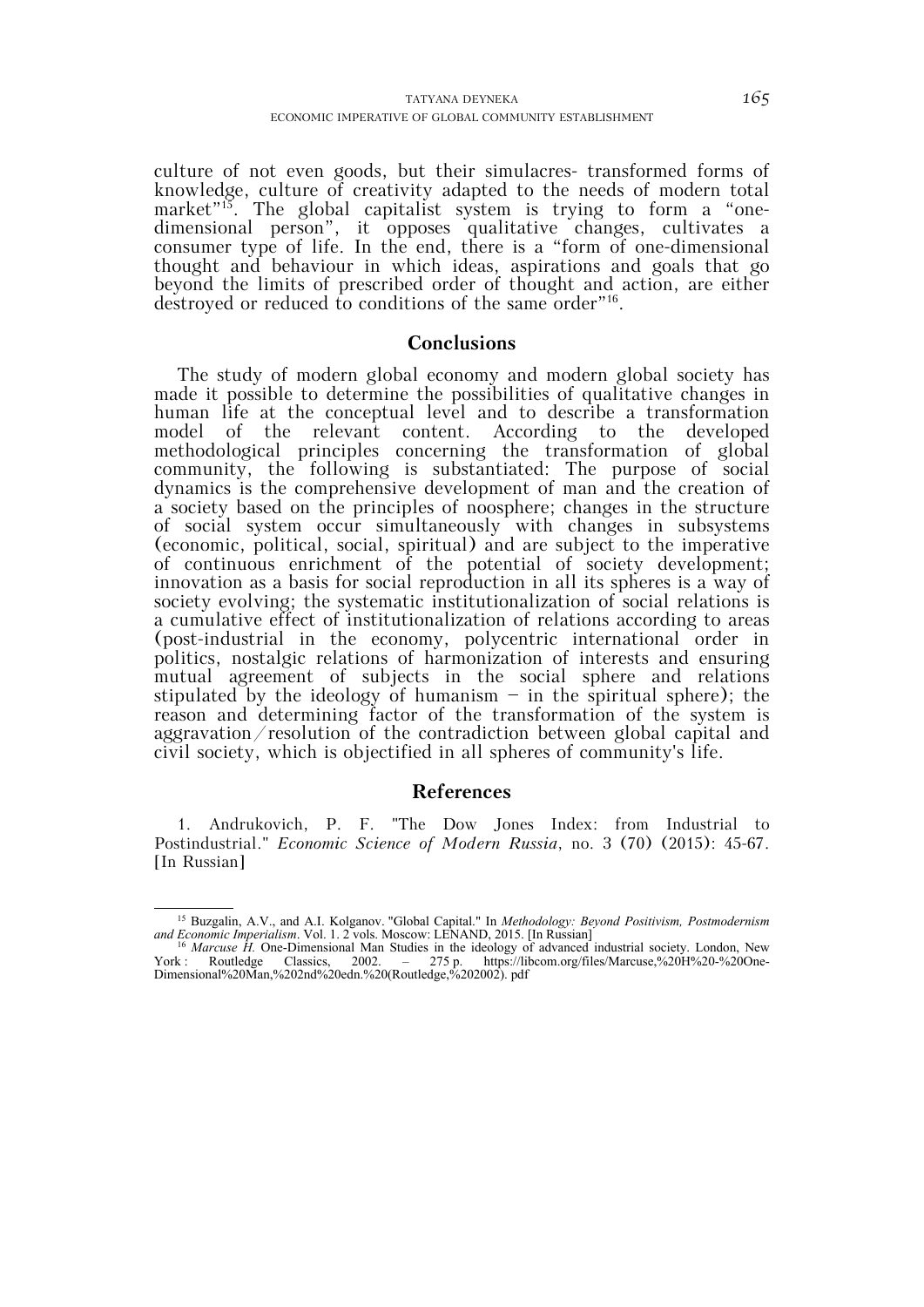2. Bell, D. *The Coming of Post-Industrial Society: A Venture in Social Forecasting*. Moscow: Academia, 2004. Accessed December 3, 2017. http://rema44.ru/resurs/conspcts/all2014/bell.doc [In Russian].

3. Bell, D. *The Cultural Contradictions of Capitalism*. New York: Basic Books, Inc., Publishers. Accessed December 3, 2017. http://voidnetwork.gr/wpcontent/uploads/2016/08/The-Cultural-Contradictions-of-Capitalism-by-Daniel-Bell.-Book.pdf

4. Buzgalin, A.V., and A.I. Kolganov. "Global Capital." In *Methodology: Beyond Positivism, Postmodernism and Economic Imperialism*. Vol. 1. 2 vols. Moscow: LENAND, 2015. [In Russian].

5. Danylyshyn, B. "Tactics of evolutionism in the modern world economic development (in the aspect of the third and fourth industrial revolutions)." *Economy of Ukraine*, no. 8 (657) (2016): 44-61. [In Ukrainian].

6. Danilov, A.N., ed. *Modern Society in the World of Global Changes: to the 85th Anniversary of Academician Ye. M. Babosov*. Minsk: Belaruskaya Navuka, 2016. [In Russian].

7. Galbraith, J. K. *The Economics of Innocent Fraud*. Moscow: Europe, 2009. [In Russian].

8. Galchynskii, A. S. "Economic Development: Methodology of Updated Paradigm." *Economy of Ukraine*, no. 5 (606) (2012): 4-17. [In Ukrainian].

9. *Global Trends 2030: Alternative Worlds a Publication of the National Intelligence Council*. National Intelligence Council, 2012. Accessed December 3, 2017. http://www.intelros.ru/pdf/globaltrends-2030.pdf

10. *Global Trends Paradox of Progress*. National Intelligence Council, 2017. Accessed December 3, 2017. https://www.dni.gov/files/documents/nic/GT-Full-Report.pdf

11. Heyets, V. "Configuration of the geopolitical map of the world and its problem." *Economy of Ukraine*, no. 1 (2011): 4-15. [In Ukrainian].

12. *Human and Economy: Justice and Basic Democracy against the Totalitarianism of the Market and Capital*. Edited by A.V. Buzgalin, M.I. Voeikov. Moscow: Economics, 2012. [In Russian].

13. *Human Capital Report 2016*. World Economic Forum, 2016. Accessed December 3, 2017. http://reports.weforum.org/human-capital-report-2016/rankings/

14. "ILO: Global unemployment expected to rise by 3.4 million in 2017. Economic growth continues to disappoint and deficits in decent work remain widespread." ILO. 2017. Accessed December 3, 2017. http://www.ilo.org/brussels/press/press-releases/WCMS\_541476/lang- en/index.htm

15. Kutsyk, P.O., O.I. Kovtun, and G.I. Bashnyanin. *Global Economy: Establishment, Functioning, Regulation and Development Principles*. Lviv: LKA, 2015. [In Ukrainian].